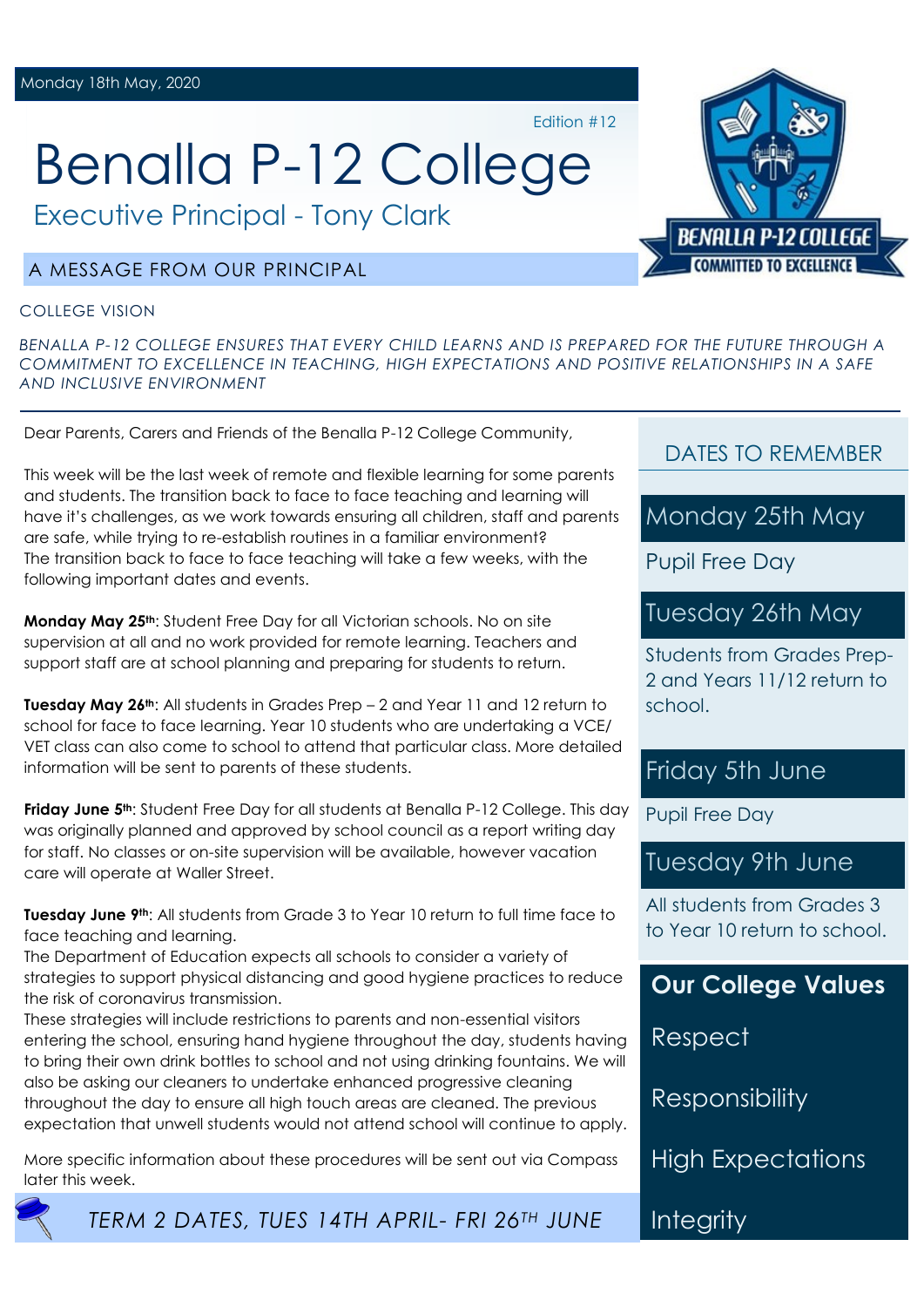# PRINCIPALS MESSAGE CONTINUED……..

On-site learning will still be available next week starting Tuesday. Arrangements for this will be unchanged – all students in Grades 3-6 will attend the Waller Campus and all students in Year 7-10 will attend the Faithfull Campus. Please continue to complete the on-site learning application form sent out via Compass to assist us in planning the required staffing for the week.

There will be some anxiety about the return to school for many students and families, and even staff. We will be doing everything we can to manage student and staff mental health and wellbeing. If you are unsure or uncomfortable about sending your child back to school, please contact me or your Campus Principal to discuss how we can support you.

Please stay safe and continue the excellent work you are doing to support your child's learning.

Tony Clark

Executive Principal

### THE WELLBEING TEAM SUPPORTING OUR FAMILIES

The Wellbeing Team would like you to know that we are here to support you in any way we can, even more so in this time of isolation with staying at home. If you are struggling and need food to help feed your family, please do not hesitate to contact your Wellbeing Support worker on your campus either by phone or by email.

Craig Carley -Senior Faithful Campus 5761 2777 [carley.craig.c@edumail.vic.gov.au](mailto:carley.craig.c@edumail.vic.gov.au)

Lou McCloskey- Faithful Campus 5761 2777 [mccloskey.louise.h@edumail.vic.gov.au](mailto:mccloskey.louise.h@edumail.vic.gov.au)

Scott Greig -Avon Campus 57621646 Clarke Campus 5761 2752 [Greig.scott.j@edumail.vic.gov.au](mailto:Greig.scott.j@edumail.vic.gov.au)

Bron Greig -Waller Campus 5762 2600 [Greig.bronwyn.j@edumail.vic.gov.au](mailto:Greig.bronwyn.j@edumail.vic.gov.au)



## KIDS BECOMING AUTHORS!



**Whether your child is at school, or still at home, you can place your order on LOOP as normal.**

**Issue 4 is now open, orders can only be placed on line using your credit card. Three easy steps can be found on the back page of the online catalogue** 

# *Audible Books*

For as long as School is closed Audible are providing **Free** Audio Books for Kids. These stories are free to stream on your desktop, laptop, phone or tablet. Listen to the Tales of Beatrix Potter , Fun Songs or learn the Alphabet. Explore Literary Classics or Folk & Fairy Tales. You may be interested in listening to books like Anne of Green Gables or Harry Potter.

To access google **stories.audible.com**